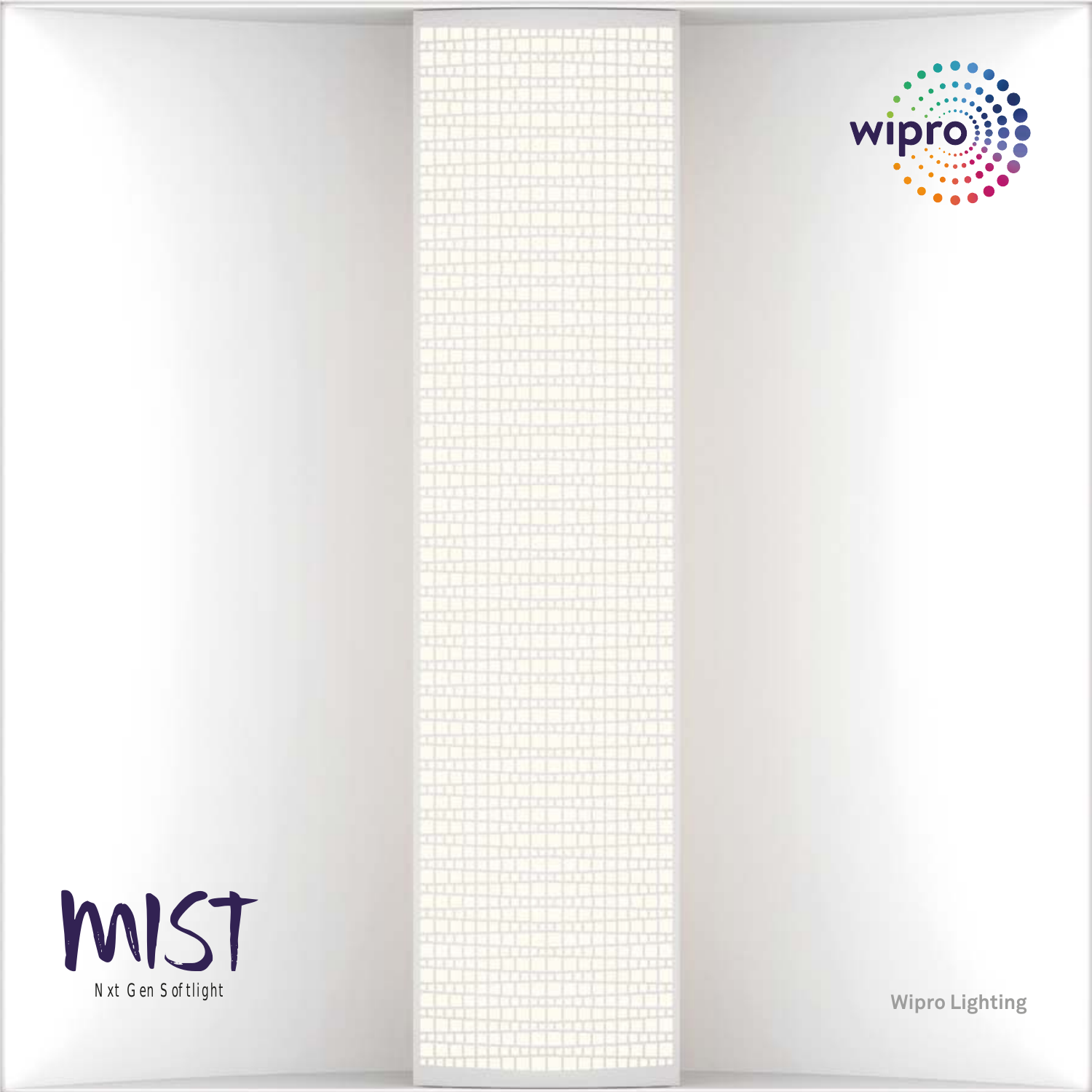# **Lighting for people**

Today, office tasks involve seamless collaborations, deliberations and interactions. Vertical illumination in such spaces enhance the overall ambience.

Taking human-centric approach to lighting design, we are focusing on perceived luminance.

Wipro believes in bringing life to workplaces through **Brightness Management Philosophy.** This emerges from the real requirements of workspace, where human psychology and physiology are given priority over lux levels.



**• Stress-free employees • Concentrated employees • Energized and Healthy employees**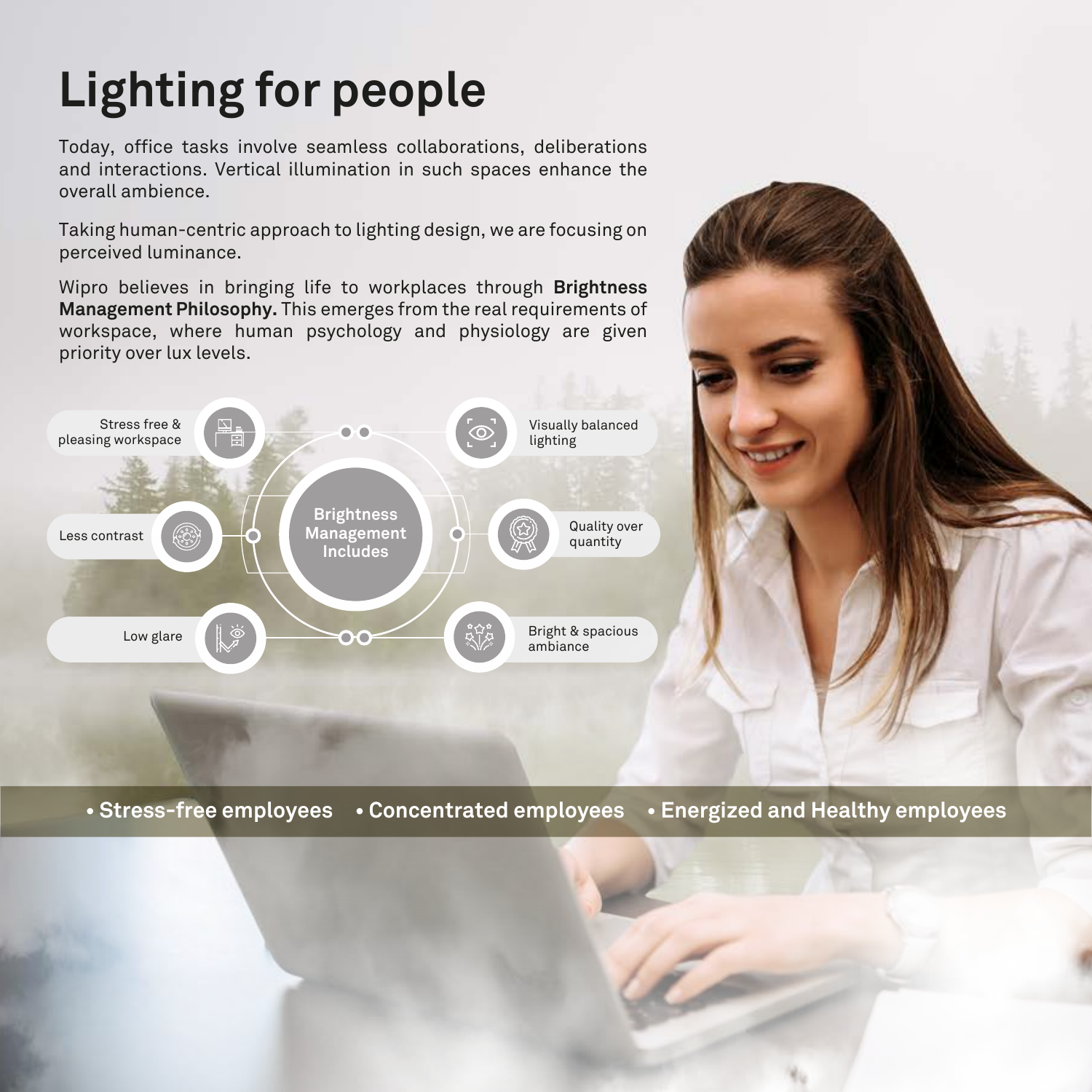**Complaint to Well standards**

**THE REAL PROPERTY** 

**Visual balance- indirect illumination helps in creating visual balance for employees** 

**Occupant control of lightning environment-Mist is compatible with different platform in IoL**

Light - natural or artificial - has always been an integral part of human life. Apart from illumination, light inspires, attracts, facilitates communication and creates positive ambience. In modern workspaces, combination of indirect and direct lighting is recommended for a glare-free and pleasant work environment.

**Volumetric Lighting Vertical Illumination Low Glare**

**Sequential Lattice Grill 75% Indirect Lighting**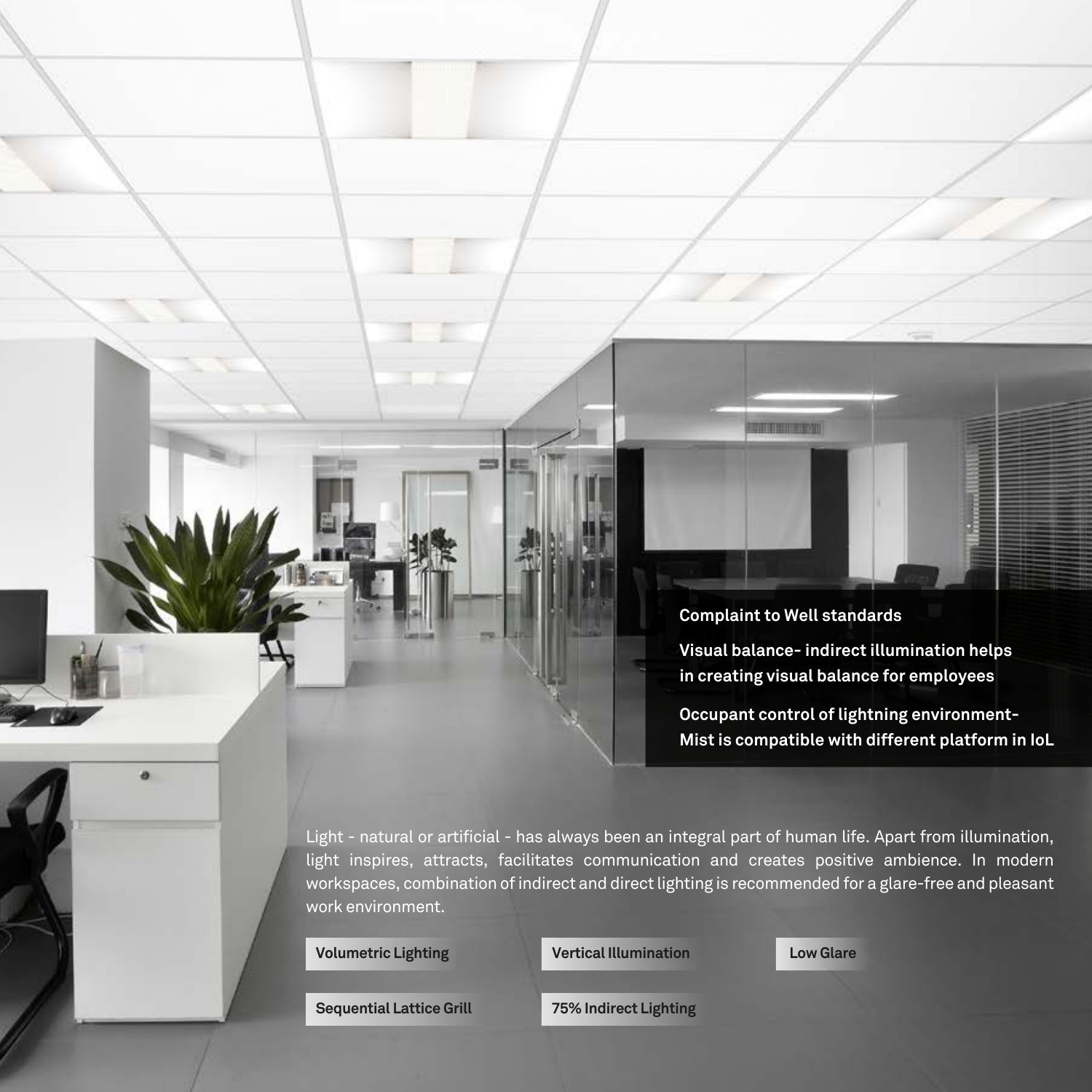

### **Aesthetic Design**

- Timeless and seamless integration
- Subtle aesthetics
- Classic styling
- Creates soft lighting ambiance



### **Reliable and Quality Performance**

- White reflective, matt powder coated, curved housing
- Excellent thermal management

### **Optical Excellence**

- Extensively researched and optimized optics for **glare free, soft ambiance**
- Housing acts as secondary optics for wider, volumetric light distribution

### **Visual Comfort** ∢∈

- Reduced glare
- Optimum light output
- Soft indirect-direct glow
- The sequential lattice grill design further reflects 16% direct light and reduces glare



### **Volumetric Lighting**

- **75%** indirect and **25%** direct lighting
- Vertical Illumination
- Soft and pleasant lighting

Mist is thoughtfully designed considering LG7 guideline and Wellness standard, combines indirect light with direct lighting components for reduced glare and optimized efficiency. Wist ensures soft and pleasant volumetric light creating bright ambience with better vertical lumen output, resulting in a longer attention span in occupants and an increase in productivity.

### **Healthcare**

**Indirect lighting** Enhancing patient comfort

### **Video Conferencing**

**Vertical illumination** Ease in convesation

### **Office**

**Low glare**

Stress free & productive employees

### **Lecture Hall**

**Optical excellence**

Improve concentration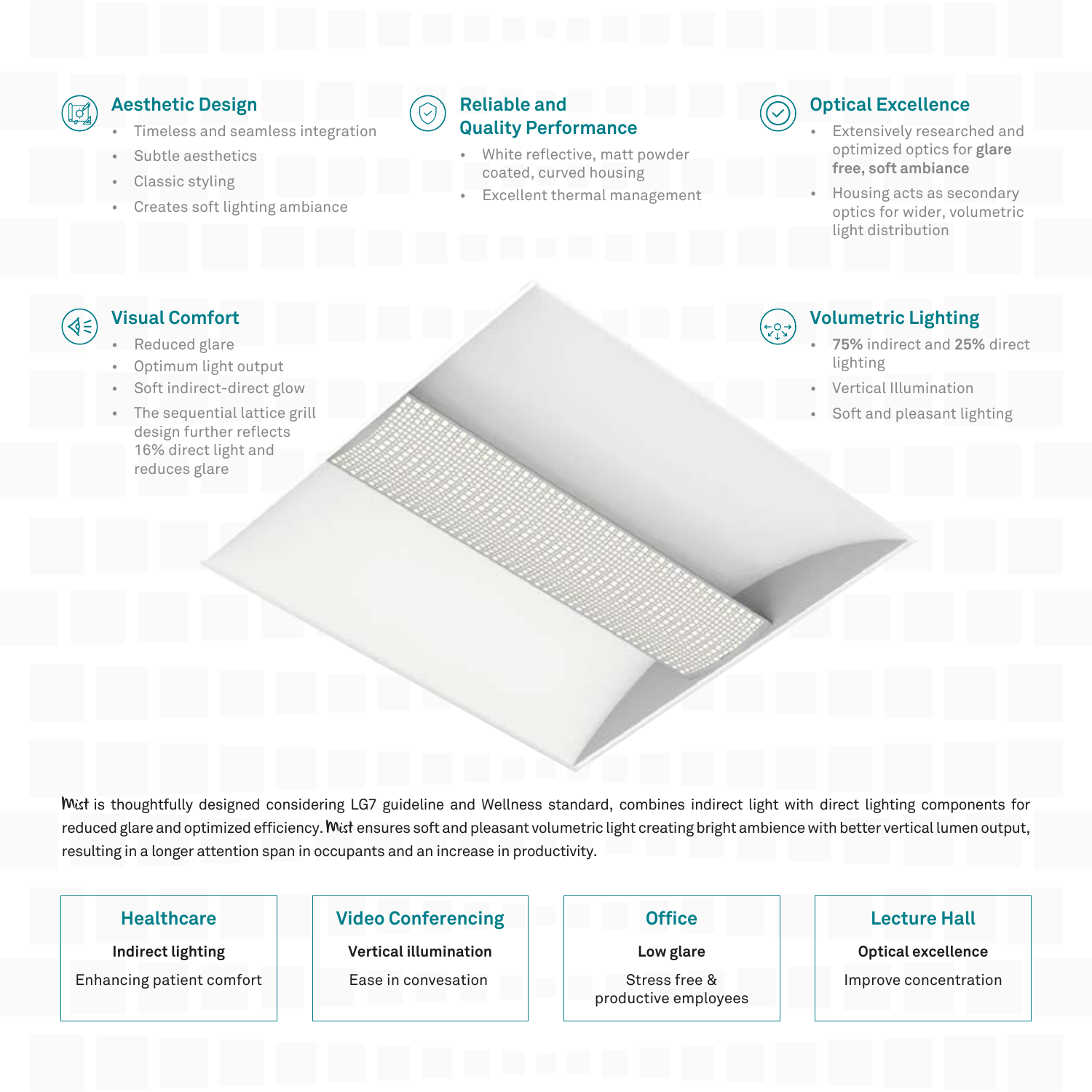# **Specifications**

- White reflective, matt powder coated housing.
- Sequential lattice grill in metal for reducing glare and reflecting light
- High efficacy LEDs ensure uniform and optimum light output.
- With option of analog dimming and DALI dimming.
- Drive and accessories are prewired up to terminal block.
- IS 10322 part 5/Sec 1 2012, comply for general purpose lighting.

# **Installation**

- Luminaires suitable for Armstrong /GRG/TRAC/USG/Celotex/POP modular ceiling systems.
- Luminaire design for installation with 4 nos. of steel hook-up wire suspension to ensure correct leveling within ceiling aperture.
- Simple and rapid installation to save time and effort.
- For Gypsum /POP applications additional frame needs to be ordered separately.
- Order 9180P01089 for CRCA POP frame. Case lot 10 pcs / box.

# **Accessories**

- In- built electronic LED driver
- Complete with LEDs and drivers pre-wired up to terminal block to connect incoming A/C power
- 3 way 10A GFP mains connector

## **Dimension Drawing**



All Dimensions are in mm, Tolerance +/- 2 mm

# **Applications**



### **Electrical & Packing Data**

| <b>Catalogue Reference No.</b> | Wattage (W) | <b>CCT</b> | <b>Related Voltage (V)</b> | <b>Main Current (A)</b> | Weight (KG) | Case Lot(In Nos) |
|--------------------------------|-------------|------------|----------------------------|-------------------------|-------------|------------------|
| LM99-641-XXX-57-XX             | 32W         | 5700       | 240                        | 0.14                    |             |                  |
| LM99-641-XXX-40-XX             | 32W         | 4000       | 240                        | 0.14                    |             |                  |







lighting



Ethernet

**IP20**